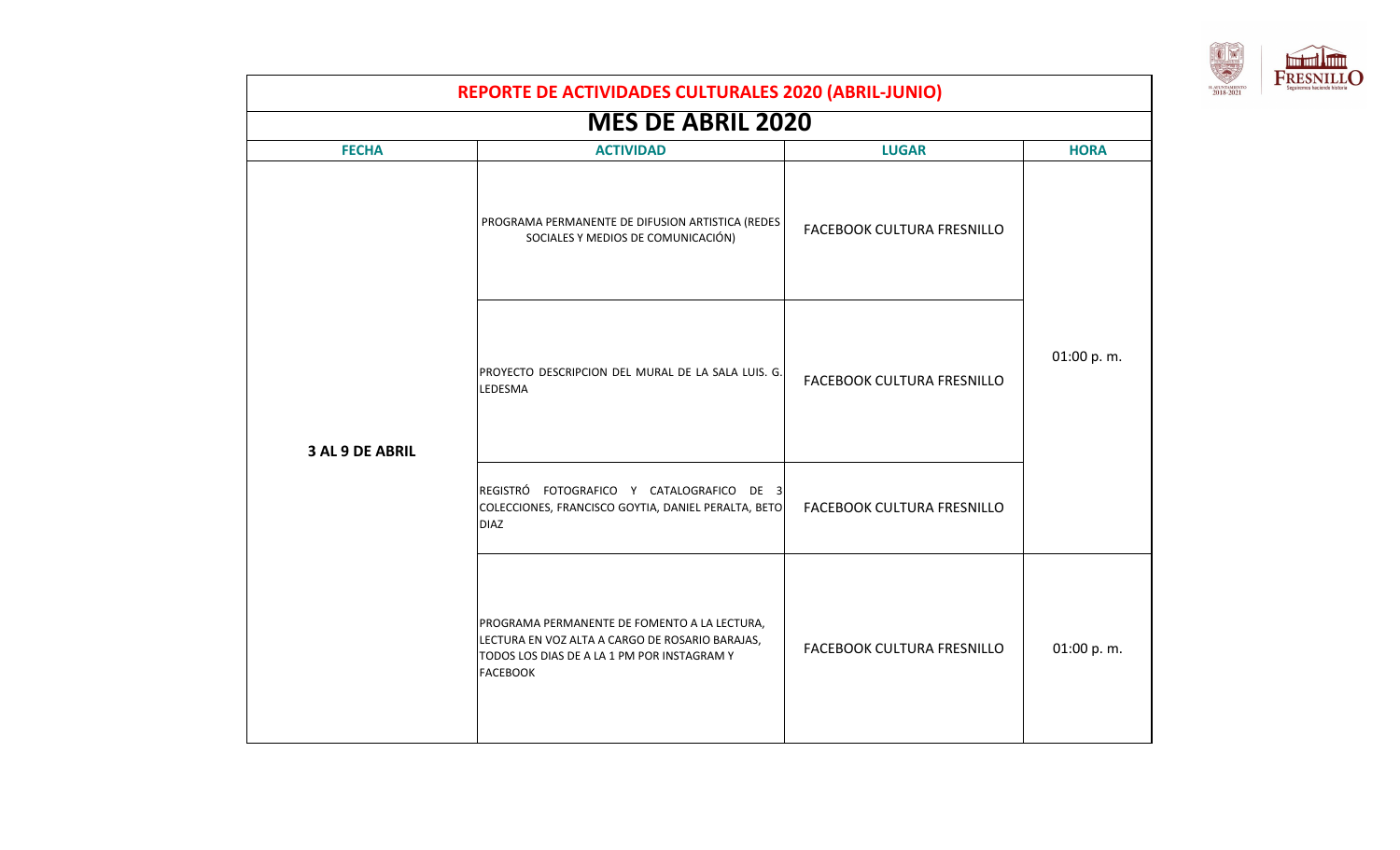|                    | PROGRAMA PERMANENTE DE DIFUSION ARTISTICA (REDES<br>SOCIALES Y MEDIOS DE COMUNICACIÓN)                                                                            | FACE BOOK CULTURA FRESNILLO |            |
|--------------------|-------------------------------------------------------------------------------------------------------------------------------------------------------------------|-----------------------------|------------|
|                    | PROYECTO DESCRIPCION DEL MURAL DE LA SALA LUIS. G.<br>LEDESMA                                                                                                     | FACE BOOK CULTURA FRESNILLO |            |
| 10 AL 23 DE ABRIL  | REGISTRÓ FOTOGRAFICO Y CATALOGRAFICO DE 3<br>COLECCIONES, FRANCISCO GOYTIA, DANIEL PERALTA, BETO<br><b>DIAZ</b>                                                   | FACE BOOK CULTURA FRESNILLO | 01:00 p.m. |
|                    | PROGRAMA PERMANENTE DE FOMENTO A LA LECTURA,<br>LECTURA EN VOZ ALTA A CARGO DE ROSARIO BARAJAS,<br>TODOS LOS DIAS DE A LA 1 PM POR INSTAGRAM Y<br><b>FACEBOOK</b> | FACE BOOK CULTURA FRESNILLO |            |
|                    | TALLER DE INICIACION MUSICAL EN GUITARRA<br>IMPARTIDO POR EL MAESTRO MARIO GARCIA                                                                                 | PLATAFORMA VIRTUAL ZOOM     | 04:00 p.m. |
| <b>24 DE ABRIL</b> | PROGRAMA PERMANENTE DE DIFUSION ARTISTICA<br>FRESNILLO Y SUS CREADORESA CARGO DEL POETA<br>FRESNILLENSE ROBERTO GALAVIZ AVILA.                                    | FACE BOOK CULTURA FRESNILLO | 05:00 p.m. |
|                    | TALLER DE INSTRUMENTOS Y RITMOS LATINOAMERICANOS<br>IMPARTIDO POR EL MAESTRO. HUGO JIMENEZ ALVAREZ                                                                | PLATAFORMA VIRTUAL ZOOM     | 05:00 p.m. |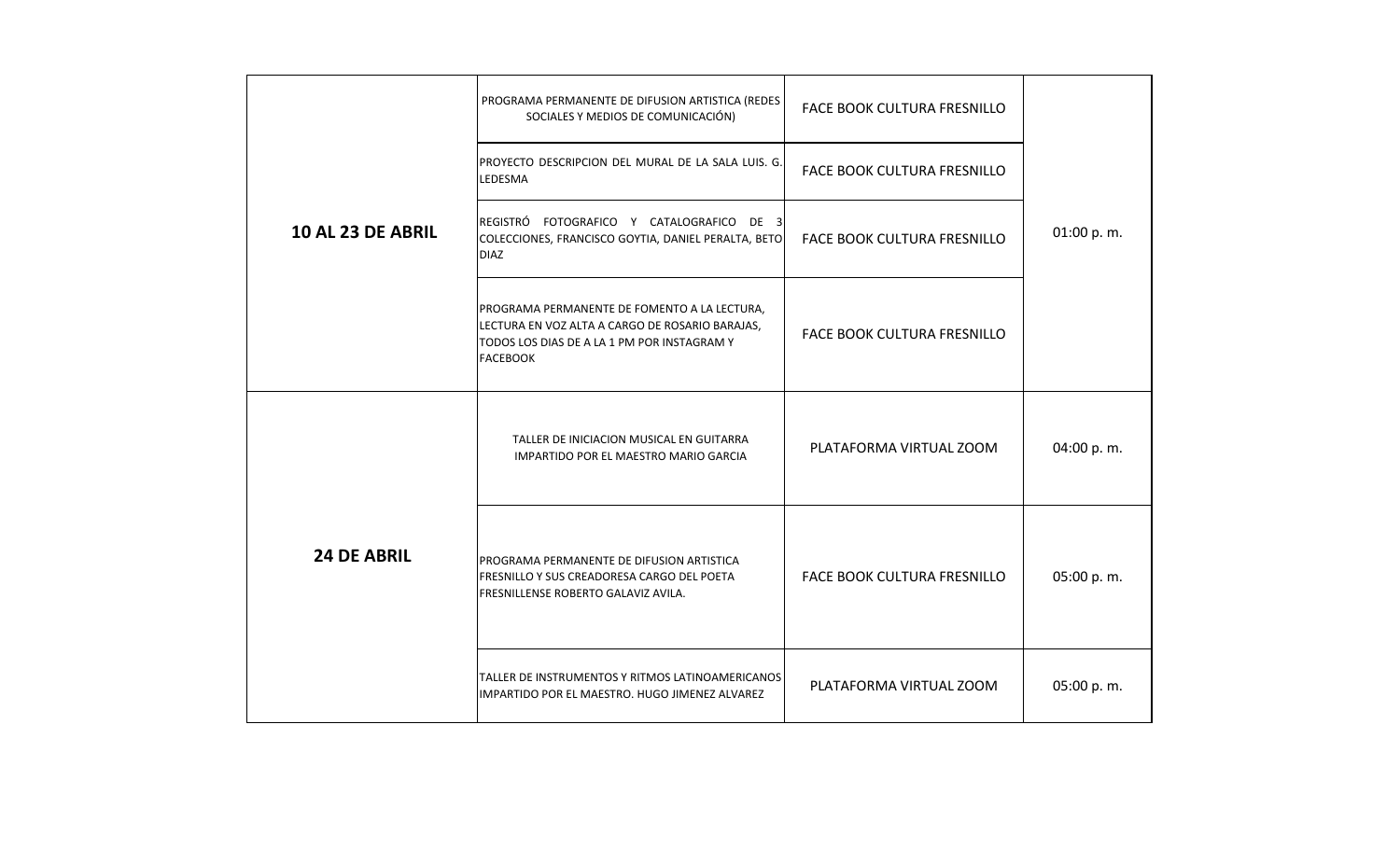| <b>27 DE ABRIL</b> | SEMINARIO HISTORIA DEL ARTE " BAUHAUS"<br><b>IMPARTIDO POR JOVITA AGUILAR DIAZ</b>                                         | FACE BOOK CULTURA FRESNILLO       | 10:00 a.m.  |
|--------------------|----------------------------------------------------------------------------------------------------------------------------|-----------------------------------|-------------|
|                    | SESION DE DANZA FOLCLORICA IMPARTIDA POR LOS<br>MAESTROS. CECILIA HURTADO TORRES Y GERARDO AARON<br><b>RAMIREZ MACIAS</b>  | PLATAFORMA VIRTUAL ZOOM           | 6:00 PM     |
| <b>28 DE ABRIL</b> | SEMINARIO HISTORIA DEL ARTE " BAUHAUS"<br>IMPARTIDO POR JOVITA AGUILAR DIAZ                                                | <b>FACEBOOK CULTURA FRESNILLO</b> | 10:00 a.m.  |
|                    | PROGRAMA PERMANENTE DE FOMENTO A LA LECTURA,<br>LECTURA A CARGO DE JOVITA AGUILAR DIAZ "DOCE<br><b>CUENTOS PEREGRINOS"</b> | <b>FACEBOOK CULTURA FRESNILLO</b> | 01:00 p.m.  |
|                    | TALLER DE INICIACION MUSICAL EN GUITARRA<br>IMPARTIDO POR EL MAESTRO MARIO GARCIA                                          | PLATAFORMA VIRTUAL ZOOM           | 04:00 p.m.  |
| <b>29 DE ABRIL</b> | TALLER DE INSTRUMENTOS Y RITMOS LATINOAMERICANOS<br>IMPARTIDO POR EL MAESTRO. HUGO JIMENEZ ALVAREZ                         | PLATAFORMA VIRTUAL ZOOM           | 05:00 p.m.  |
|                    | SESION DE DANZA FOLCLORICA IMPARTIDA POR LOS<br>MAESTROS. CECILIA HURTADO TORRES Y GERARDO AARON<br><b>RAMIREZ MACIAS</b>  | PLATAFORMA VIRTUAL ZOOM           | 06:00 p.m.  |
| <b>30 DE ABRIL</b> | SEMINARIO HISTORIA DEL ARTE " BAUHAUS"<br>IMPARTIDO POR JOVITA AGUILAR DIAZ                                                | <b>FACEBOOK CULTURA FRESNILLO</b> | 10:00 a.m.  |
|                    | <b>MES DE MAYO 2020</b>                                                                                                    |                                   |             |
| <b>FECHA</b>       | <b>ACTIVIDAD</b>                                                                                                           | <b>LUGAR</b>                      | <b>HORA</b> |
|                    | TALLER DE INICIACION MUSICAL EN GUITARRA<br>IMPARTIDO POR EL MAESTRO MARIO GARCIA                                          | PLATAFORMA ZOOM                   | 04:00 p.m.  |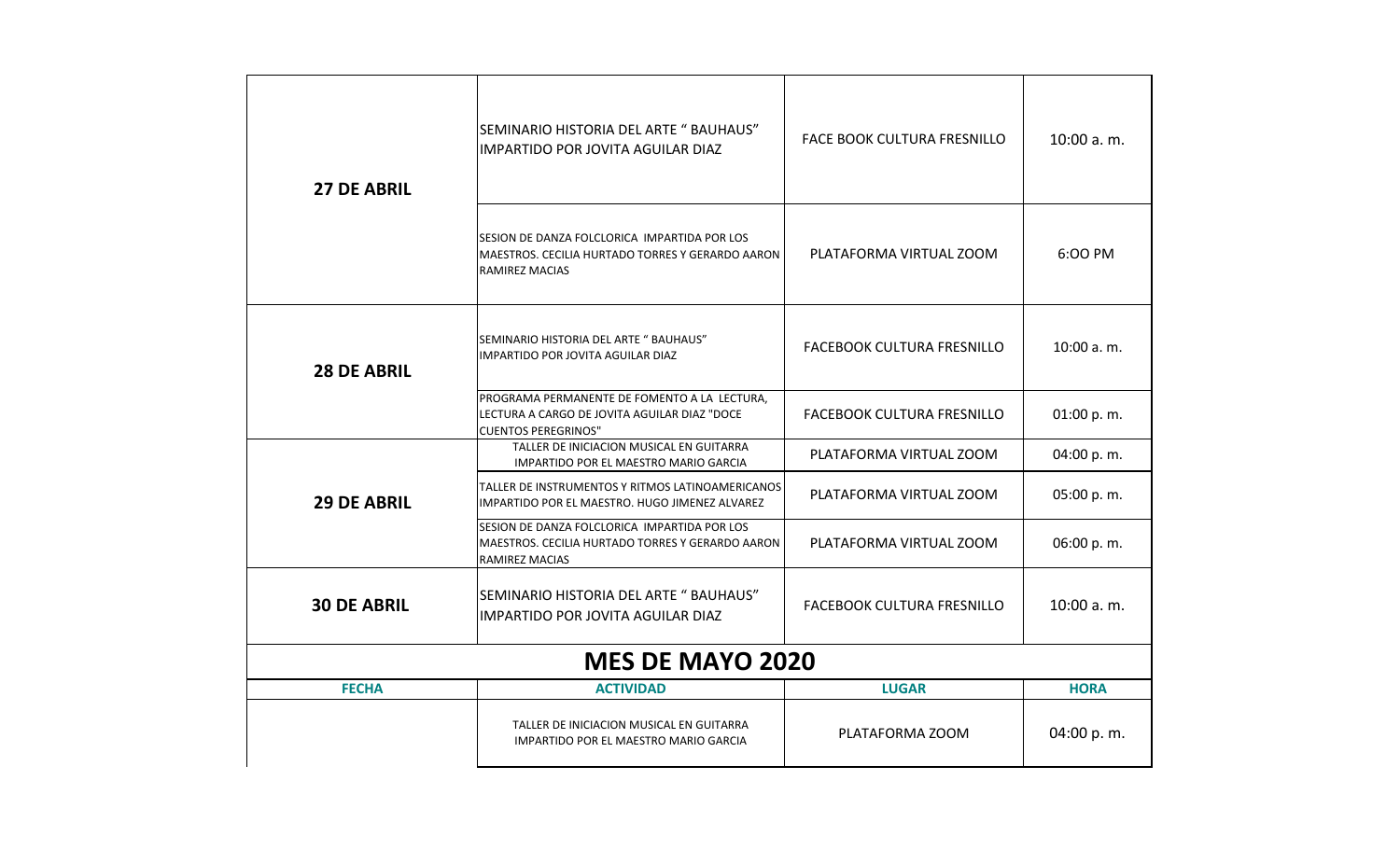| <b>1 DE MAYO</b> | TALLER DE INSTRUMENTOS Y RITMOS LATINOAMERICANOS<br>IMPARTIDO POR EL MAESTRO. HUGO JIMENEZ ALVAREZ                                                                            | PLATAFORMA ZOOM                    | 05:00 p.m.  |
|------------------|-------------------------------------------------------------------------------------------------------------------------------------------------------------------------------|------------------------------------|-------------|
|                  | SESION DE DANZA FOLCLORICA IMPARTIDA POR LOS<br>MAESTROS. CECILIA HURTADO TORRES Y GERARDO AARON<br>RAMIREZ MACIAS                                                            | PLATAFORMA ZOOM                    | 06:00 p.m.  |
|                  | SEMINARIO HISTORIA DEL ARTE " BAUHAUS"<br>IMPARTIDO POR JOVITA AGUILAR DIAZ                                                                                                   | <b>FACE BOOK CULTURA FRESNILLO</b> | 10:00 a.m.  |
| <b>5 DE MAYO</b> | PROGRAMA PERMANENTE DE FOMENTO A LA LECTURA,<br>LECTURA A CARGO DE ROSARIO BARAJAS PRO "LOS<br>ESPEJOS DE ANA CLARA" DE MERCEDES CALVO DEL FONDO<br>DE CULTURA ECONOMICA 2009 | FACE BOOK CULTURA FRESNILLO        | 01:00 p.m.  |
|                  | TALLER DE INICIACION MUSICAL EN GUITARRA<br>IMPARTIDO POR EL MAESTRO MARIO GARCIA                                                                                             | PLATAFORMA ZOOM                    | 04:00 p.m.  |
| <b>6 DE MAYO</b> | TALLER DE INSTRUMENTOS Y RITMOS LATINOAMERICANOS<br>IMPARTIDO POR EL MAESTRO. HUGO JIMENEZ ALVAREZ                                                                            | PLATAFORMA ZOOM                    | 05:00 p.m.  |
|                  | SESION DE DANZA FOLCLORICA IMPARTIDA POR LOS<br>MAESTROS. CECILIA HURTADO TORRES Y GERARDO AARON<br>RAMIREZ MACIAS                                                            | PLATAFORMA ZOOM                    | 06:00 p.m.  |
| <b>7 DE MAYO</b> | SEMINARIO HISTORIA DEL ARTE " BAUHAUS"<br>IMPARTIDO POR JOVITA AGUILAR DIAZ                                                                                                   | FACE BOOK CULTURA FRESNILLO        | 10:00 a.m.  |
|                  | PROGRAMA CULTURAL A CARGO DE LA<br>MAESTRA JOVITA DIAZ AGUILAR                                                                                                                | FB FRESNILLO MUNICIPIO             | 5:00 PM HRS |
|                  | TALLER DE INICIACION MUSICAL EN GUITARRA<br>IMPARTIDO POR EL MAESTRO MARIO GARCIA                                                                                             | PLATAFORMA ZOOM                    | 04:00 p.m.  |
| <b>8 DE MAYO</b> | TALLER DE INSTRUMENTOS Y RITMOS LATINOAMERICANOS<br>IMPARTIDO POR EL MAESTRO. HUGO JIMENEZ ALVAREZ                                                                            | PLATAFORMA ZOOM                    | 05:00 p.m.  |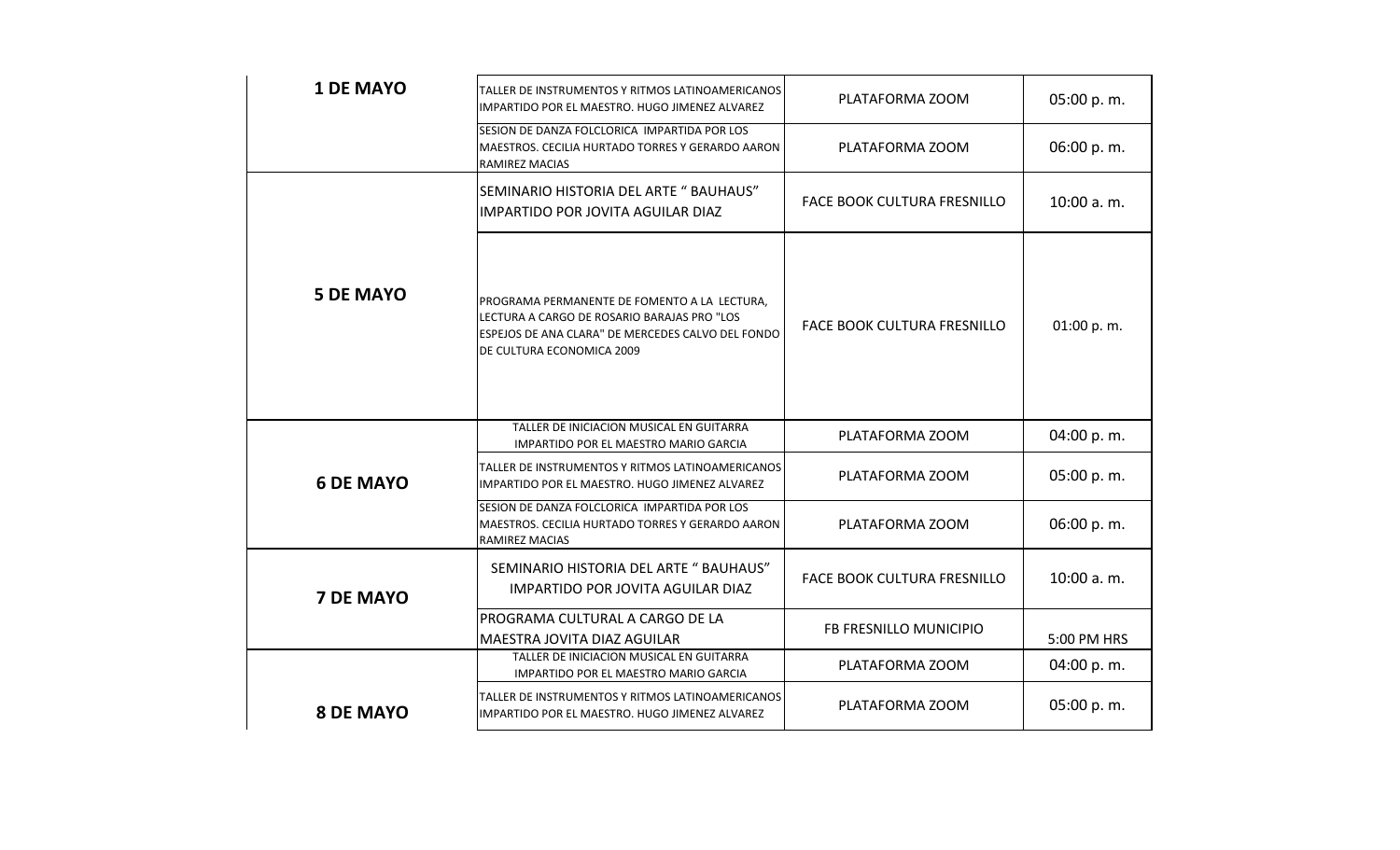|                   | SESION DE DANZA FOLCLORICA IMPARTIDA POR LOS<br>MAESTROS. CECILIA HURTADO TORRES Y GERARDO AARON<br><b>RAMIREZ MACIAS</b>                                         | PLATAFORMA ZOOM                     | 06:00 p.m.  |
|-------------------|-------------------------------------------------------------------------------------------------------------------------------------------------------------------|-------------------------------------|-------------|
| <b>9 DE MAYO</b>  | PROGRAMA PERMANENTE DE FOMENTO A LA LECTURA,<br>LECTURA EN VOZ ALTA A CARGO DE ROSARIO BARAJAS,<br>TODOS LOS DIAS DE A LA 1 PM POR INSTAGRAM Y<br><b>FACEBOOK</b> | <b>FACEBOOK FRESNILLO MUNICIPIO</b> | 2:00 PM HRS |
|                   | SUGERENCIAS CULTURALES A CARGO DE LA<br>MAESTRA JOVITA AGUILAR DIAZ                                                                                               | <b>FACEBOOK FRESNILLO MUNICIPIO</b> | 2:00 PM HRS |
|                   | PROGRAMA PERMANENTE DE FOMENTO A LA LECTURA,<br>LECTURA EN VOZ ALTA A CARGO DE ROSARIO BARAJAS,<br>"ACERTIJERO" DE VALENTIN RINCON                                | FACEBOOK FRESNILLO MUNICIPIO        | 2:00 PM HRS |
|                   | PROGRAMA PERMANENTE DE DIFUSION ARTISTICA<br>FRESNILLO Y SUS CREADORESA CARGO DEL POETA<br>FRESNILLENSE ROBERTO GALAVIZ AVILA.                                    | FACEBOOK FRESNILLO MUNICIPIO        | 06:30 p.m.  |
| <b>11 DE MAYO</b> | TALLER DE INICIACION MUSICAL EN GUITARRA<br>IMPARTIDO POR EL MAESTRO MARIO GARCIA                                                                                 | PLATAFORMA ZOOM                     | 04:00 p.m.  |
|                   | TALLER DE INSTRUMENTOS Y RITMOS LATINOAMERICANOS<br>IMPARTIDO POR EL MAESTRO. HUGO JIMENEZ ALVAREZ                                                                | PLATAFORMA ZOOM                     | 05:00 p.m.  |
|                   | SESION DE DANZA FOLCLORICA IMPARTIDA POR LOS<br>MAESTROS. CECILIA HURTADO TORRES Y GERARDO AARON<br>RAMIREZ MACIAS                                                | PLATAFORMA ZOOM                     | 06:00 p.m.  |
| <b>12 DE MAYO</b> | SEMINARIO HISTORIA DEL ARTE " BAUHAUS"<br>IMPARTIDO POR JOVITA AGUILAR DIAZ                                                                                       | FACE BOOK CULTURA FRESNILLO         | 10:00 a.m.  |
|                   | PROGRAMA PERMANENTE DE FOMENTO A LA LECTURA,<br>LECTURA EN VOZ ALTA A CARGO DE ROSARIO BARAJAS,<br>"OCEANO, TRAVESIAS"                                            | <b>FACEBOOK FRESNILLO MUNICIPIO</b> | 2:00 PM HRS |
| 13 DF MAYO        | TALLER DE INICIACION MUSICAL EN GUITARRA<br><b>IMPARTIDO POR EL MAESTRO MARIO GARCIA</b>                                                                          | PLATAFORMA ZOOM                     | 04:00 p.m.  |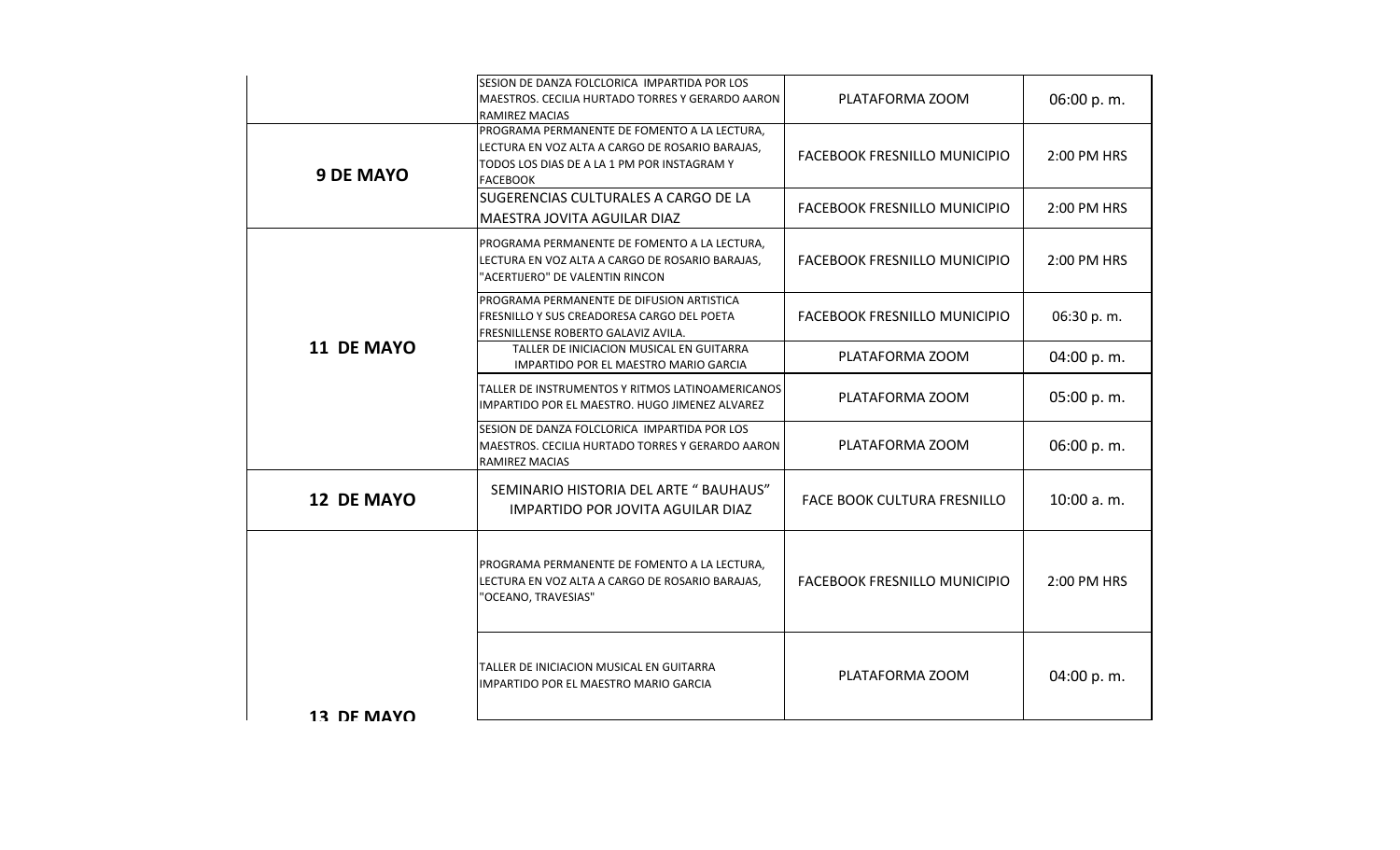|                   | TALLER DE INSTRUMENTOS Y RITMOS LATINOAMERICANOS<br>IMPARTIDO POR EL MAESTRO. HUGO JIMENEZ ALVAREZ                                              | PLATAFORMA ZOOM              | 05:00 p.m.  |
|-------------------|-------------------------------------------------------------------------------------------------------------------------------------------------|------------------------------|-------------|
|                   | SESION DE DANZA FOLCLORICA IMPARTIDA POR LOS<br>MAESTROS. CECILIA HURTADO TORRES Y GERARDO AARON<br><b>RAMIREZ MACIAS</b>                       | PLATAFORMA ZOOM              | 06:00 p.m.  |
| <b>14 DE MAYO</b> | PROGRAMA PERMANENTE DE FOMENTO A LA LECTURA A<br>CARGO DE LA MAESTRA JOVITA AGUILAR DIAZ<br>"SOLILOQUIOS GATUNOS" DEL ESCRITOR LUIS. G. LEDESMA | FACEBOOK FRESNILLO MUNICIPIO | 1:00 PM HRS |
|                   | PROGRAMA CULTURAL A CARGO DE LA<br>MAESTRA JOVITA DIAZ AGUILAR                                                                                  | FB FRESNILLO MUNICIPIO       | 5:00 PM HRS |
|                   | PROGRAMA PERMANENTE DE FOMENTO A LA LECTURA,<br>LECTURA EN VOZ ALTA A CARGO DE ROSARIO BARAJAS,<br>"EL CUERVO"                                  | FB FRESNILLO MUNICIPIO       | 1:00 PMHRS  |
| <b>15 DE MAYO</b> | TALLER DE INICIACION MUSICAL EN GUITARRA<br>IMPARTIDO POR EL MAESTRO MARIO GARCIA                                                               | PLATAFORMA ZOOM              | 04:00 p.m.  |
|                   | TALLER DE INSTRUMENTOS Y RITMOS LATINOAMERICANOS<br>IMPARTIDO POR EL MAESTRO. HUGO JIMENEZ ALVAREZ                                              | PLATAFORMA ZOOM              | 05:00 p.m.  |
|                   | SESION DE DANZA FOLCLORICA IMPARTIDA POR LOS<br>MAESTROS. CECILIA HURTADO TORRES Y GERARDO AARON<br>RAMIREZ MACIAS                              | PLATAFORMA ZOOM              | 06:00 p.m.  |
|                   | TALLER DE INICIACION MUSICAL EN GUITARRA<br>IMPARTIDO POR EL MAESTRO MARIO GARCIA                                                               | PLATAFORMA ZOOM              | 04:00 p.m.  |
| <b>18 DE MAYO</b> | TALLER DE INSTRUMENTOS Y RITMOS LATINOAMERICANOS<br>IMPARTIDO POR EL MAESTRO. HUGO JIMENEZ ALVAREZ                                              | PLATAFORMA ZOOM              | 05:00 p.m.  |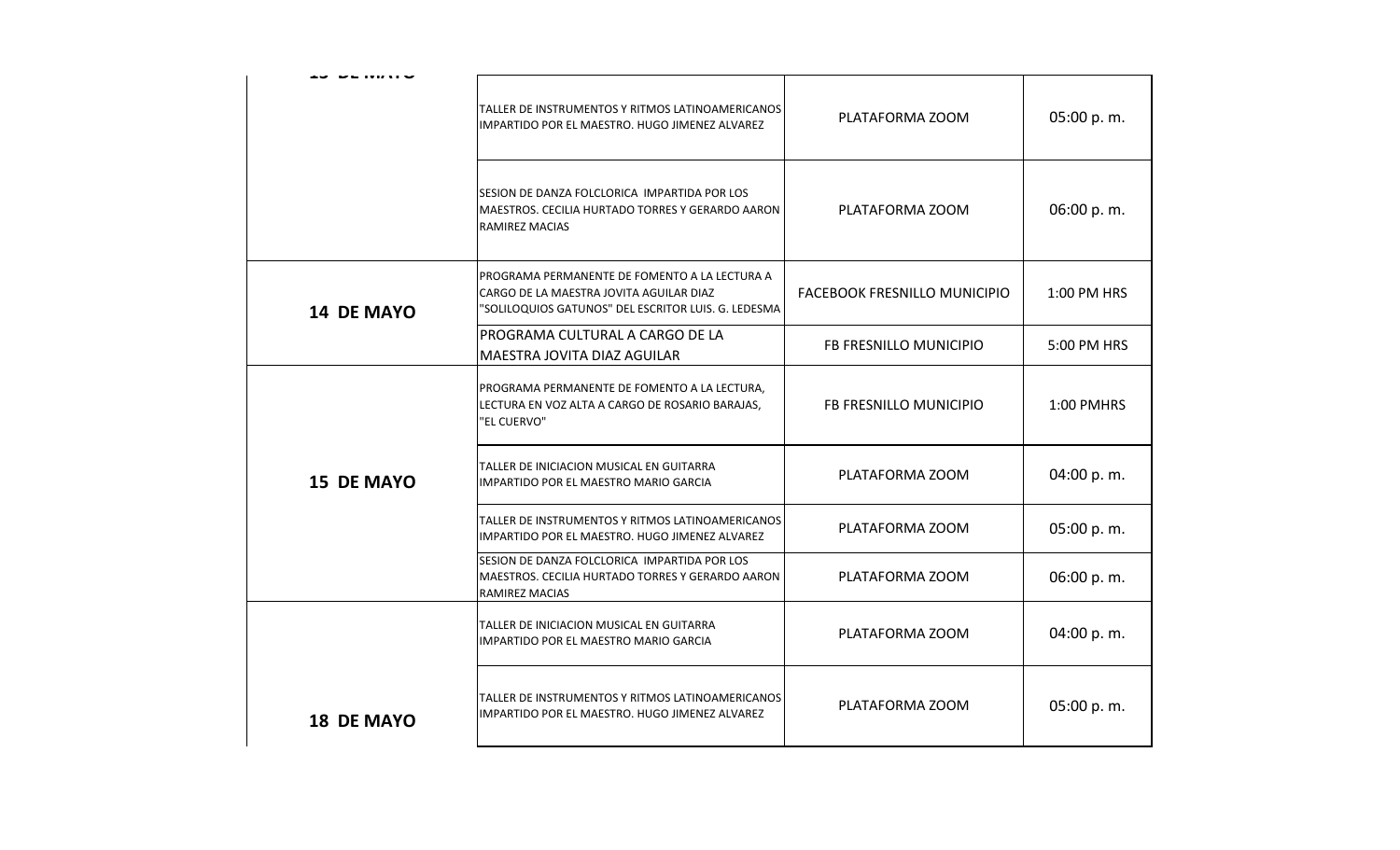|                   | SESION DE DANZA FOLCLORICA IMPARTIDA POR LOS<br>MAESTROS. CECILIA HURTADO TORRES Y GERARDO AARON<br><b>RAMIREZ MACIAS</b> | PLATAFORMA ZOOM                    | 06:00 p.m.  |
|-------------------|---------------------------------------------------------------------------------------------------------------------------|------------------------------------|-------------|
| <b>19 DE MAYO</b> | SEMINARIO HISTORIA DEL ARTE " BAUHAUS"<br><b>IMPARTIDO POR JOVITA AGUILAR DIAZ</b>                                        | <b>FACE BOOK CULTURA FRESNILLO</b> | 10:00 a.m.  |
|                   | PROGRAMA PERMANENTE DE FOMENTO A LA LECTURA, EL<br>JOVEN LEONARDO ARCINIEGAS NOS LEE "CULTIVA UNA<br><b>ROSA BLANCA"</b>  | FACEBOOK FRESNILLO MUNICIPIO       | 1:00 PM HRS |
|                   | TALLER DE INICIACION MUSICAL EN GUITARRA<br>IMPARTIDO POR EL MAESTRO MARIO GARCIA                                         | PLATAFORMA ZOOM                    | 04:00 p.m.  |
| <b>20 DE MAYO</b> | TALLER DE INSTRUMENTOS Y RITMOS LATINOAMERICANOS<br>IMPARTIDO POR EL MAESTRO. HUGO JIMENEZ ALVAREZ                        | PLATAFORMA ZOOM                    | 05:00 p.m.  |
|                   | SESION DE DANZA FOLCLORICA IMPARTIDA POR LOS<br>MAESTROS. CECILIA HURTADO TORRES Y GERARDO AARON<br>RAMIREZ MACIAS        | PLATAFORMA ZOOM                    | 06:00 p.m.  |
|                   | TALLER DE INICIACION MUSICAL EN GUITARRA<br><b>IMPARTIDO POR EL MAESTRO MARIO GARCIA</b>                                  | PLATAFORMA ZOOM                    | 04:00 p.m.  |
| 22 DE MAYO        | TALLER DE INSTRUMENTOS Y RITMOS LATINOAMERICANOS<br>IMPARTIDO POR EL MAESTRO. HUGO JIMENEZ ALVAREZ                        | PLATAFORMA ZOOM                    | 05:00 p.m.  |
|                   | SESION DE DANZA FOLCLORICA IMPARTIDA POR LOS<br>MAESTROS. CECILIA HURTADO TORRES Y GERARDO AARON<br><b>RAMIREZ MACIAS</b> | PLATAFORMA ZOOM                    | 06:00 p.m.  |
| <b>23 DE MAYO</b> | PROGRAMA PERMANENTE DE FOMENTO A LA<br>LECTURA."GATO ROJO GATO AZUL"                                                      | FB FRESNILLO MUNICIPIO             | 1:00 PMHRS  |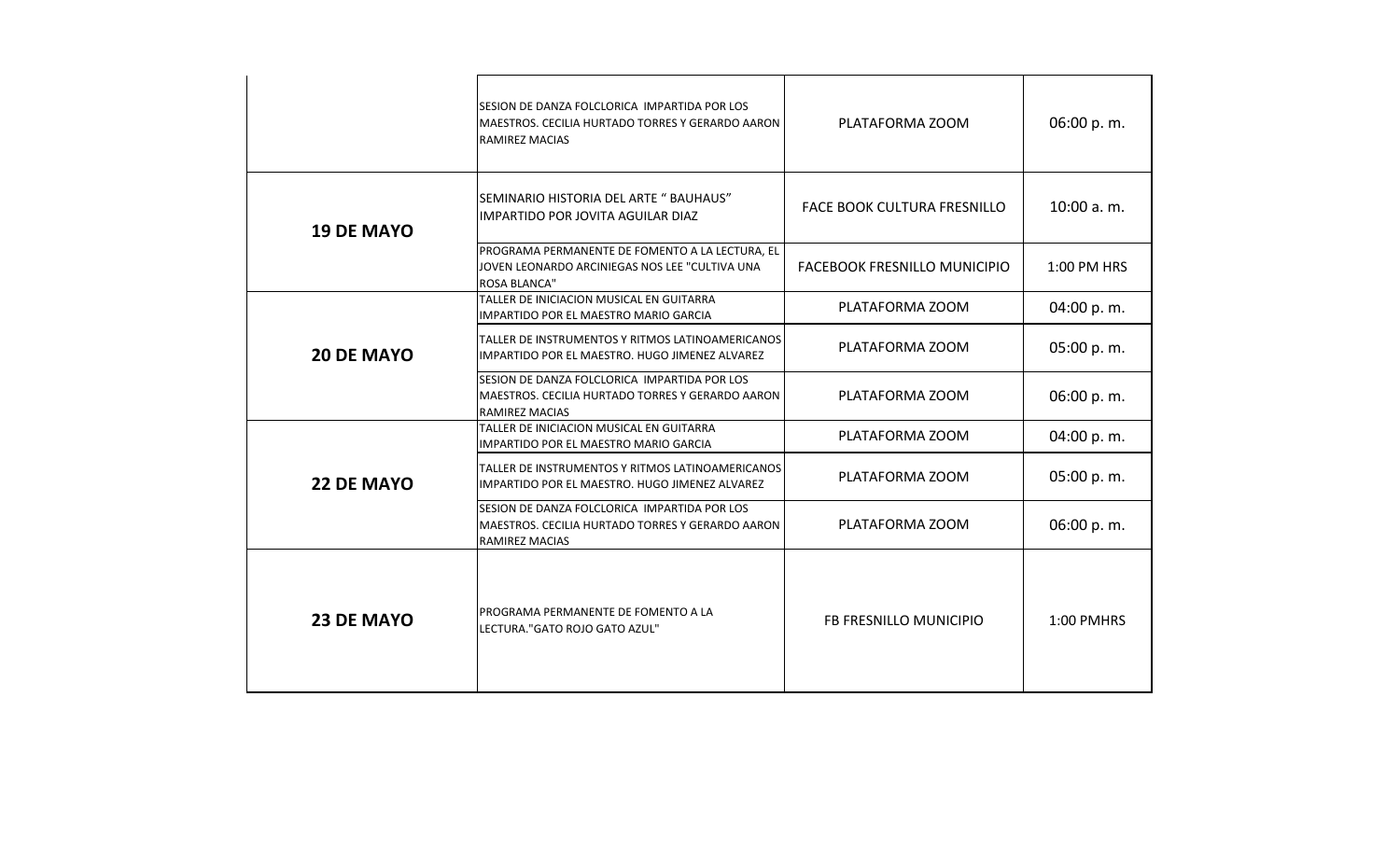|                   | PROGRAMA PERMANENTE DE DIFUSION ARTISTICA<br>FRESNILLO Y SUS CREADORES A CON LA HISTORIA DEL<br><b>GRUPO FRESNILLENSE "ENJAMBRE"</b> | FB FRESNILLO MUNICIPIO | 1:00 PM HRS |
|-------------------|--------------------------------------------------------------------------------------------------------------------------------------|------------------------|-------------|
|                   | PROGRAMA PERMANENTE DE FOMENTO A LA LECTURA,<br>LECTURA EN VOZ ALTA "MIL VECES HASTA SIEMPRE"                                        | FB FRESNILLO MUNICIPIO | 2:00 PMHRS  |
| <b>25 DE MAYO</b> | TALLER DE INICIACION MUSICAL EN GUITARRA<br>IMPARTIDO POR EL MAESTRO MARIO GARCIA                                                    | PLATAFORMA ZOOM        | 04:00 p.m.  |
|                   | TALLER DE INSTRUMENTOS Y RITMOS LATINOAMERICANOS<br>IMPARTIDO POR EL MAESTRO. HUGO JIMENEZ ALVAREZ                                   | PLATAFORMA ZOOM        | 05:00 p.m.  |
|                   | SESION DE DANZA FOLCLORICA IMPARTIDA POR LOS<br>MAESTROS. CECILIA HURTADO TORRES Y GERARDO AARON<br>RAMIREZ MACIAS                   | PLATAFORMA ZOOM        | 06:00 p.m.  |
|                   | PROGRAMA PERMANENTE DE FOMENTO A LA<br>LECTURA."COLMILLO BLANCO"                                                                     | FB FRESNILLO MUNICIPIO | 12:00 PMHRS |
|                   | PROGRAMA PERMANENTE DE DIFUSION ARTISTICA<br>FRESNILLO Y SUS CREADORESA CON LA HISTORIA DE DON<br><b>JUAN SOLIS</b>                  | FB FRESNILLO MUNICIPIO | 1:00 PM HRS |
| <b>26 DE MAYO</b> | PROGRAMA PERMANENTE DE FOMENTO A LA<br>LECTURA. "HUEVOS CON JAMON" EN LA VOZ DE ROSARIO<br><b>BARAJAS PRO</b>                        | FB FRESNILLO MUNICIPIO | 2:00 PM HRS |
|                   | CONFERENCIA A CARGO DEL MAESTRO FERNANDO<br>JIMENEZ LUEVANO, CON LA NOVELA "DRACULA" DE BRAM<br><b>STOKER</b>                        | <b>FACEBOOK</b>        | 8:00 PM HRS |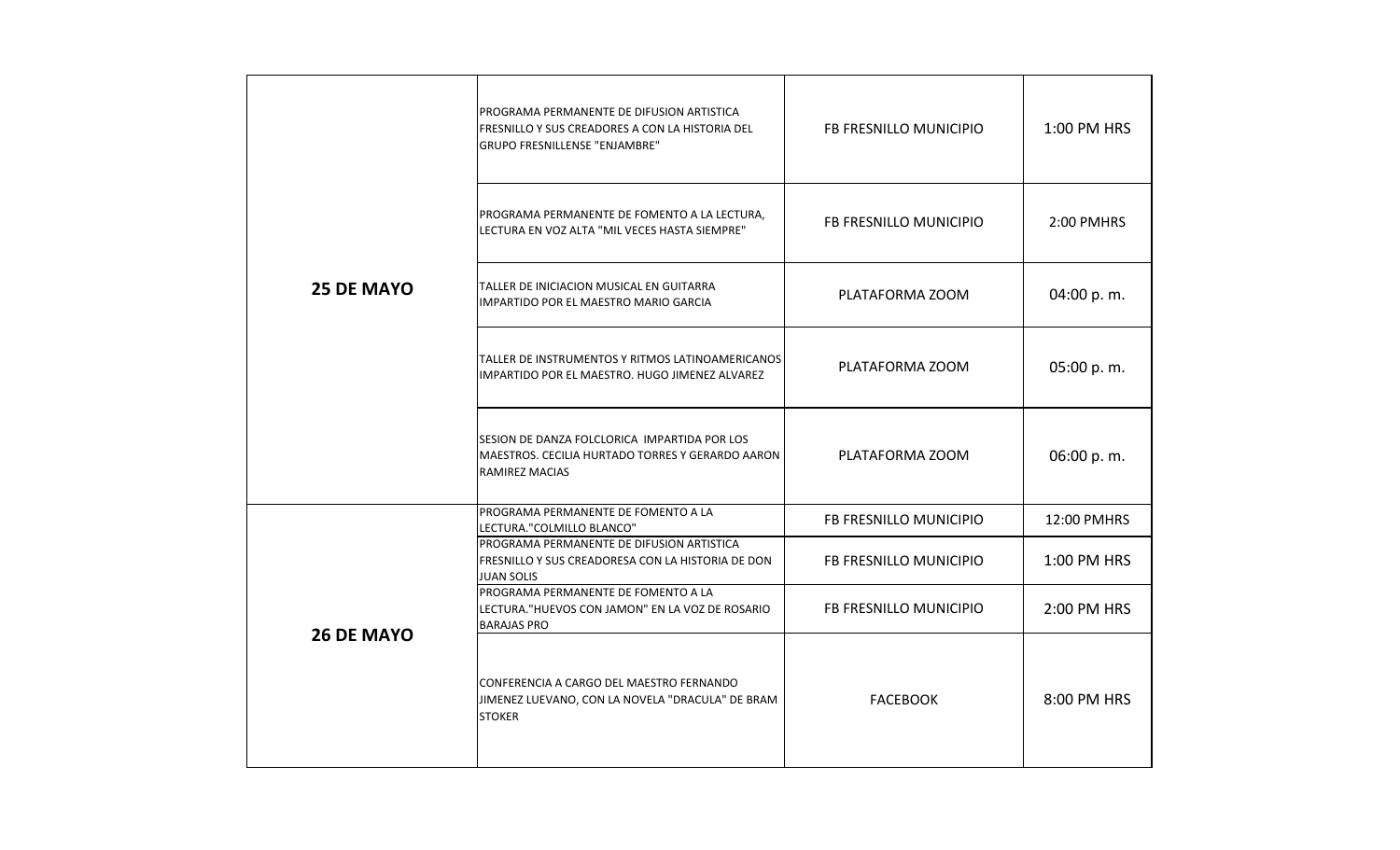|                   | TALLER DE INICIACION MUSICAL EN GUITARRA<br>IMPARTIDO POR EL MAESTRO MARIO GARCIA                                     | PLATAFORMA ZOOM            | 04:00 p.m.  |
|-------------------|-----------------------------------------------------------------------------------------------------------------------|----------------------------|-------------|
| <b>27 DE MAYO</b> | TALLER DE INSTRUMENTOS Y RITMOS LATINOAMERICANOS<br>IMPARTIDO POR EL MAESTRO. HUGO JIMENEZ ALVAREZ                    | PLATAFORMA ZOOM            | 05:00 p.m.  |
|                   | SESION DE DANZA FOLCLORICA IMPARTIDA POR LOS<br>MAESTROS. CECILIA HURTADO TORRES Y GERARDO AARON<br>RAMIREZ MACIAS    | PLATAFORMA ZOOM            | 06:00 p.m.  |
|                   | PROGRAMA PERMANENTE DE DIFUSION ARTISTICA<br>FRESNILLO Y SUS CREADORES, LA HISTORIA DE LOS<br>ROMANTICOS DE ZACATECAS | FACEBOOK CULTURA FRESNILLO | 05:00 p.m.  |
|                   | PROGRAMA CULTURAL A CARGO DE LA<br>MAESTRA JOVITA DIAZ AGUILAR                                                        | FB FRESNILLO MUNICIPIO     | 6:00 PM HRS |
| <b>28 DE MAYO</b> | PROGRAMA PERMANENTE DE FOMENTO A LA LECTURA                                                                           | FB FRESNILLO MUNICIPIO     | 7:00 PM HRS |
|                   |                                                                                                                       |                            |             |
|                   | TALLER DE INICIACION MUSICAL EN GUITARRA<br>IMPARTIDO POR EL MAESTRO MARIO GARCIA                                     | PLATAFORMA ZOOM            | 04:00 p.m.  |
|                   |                                                                                                                       |                            |             |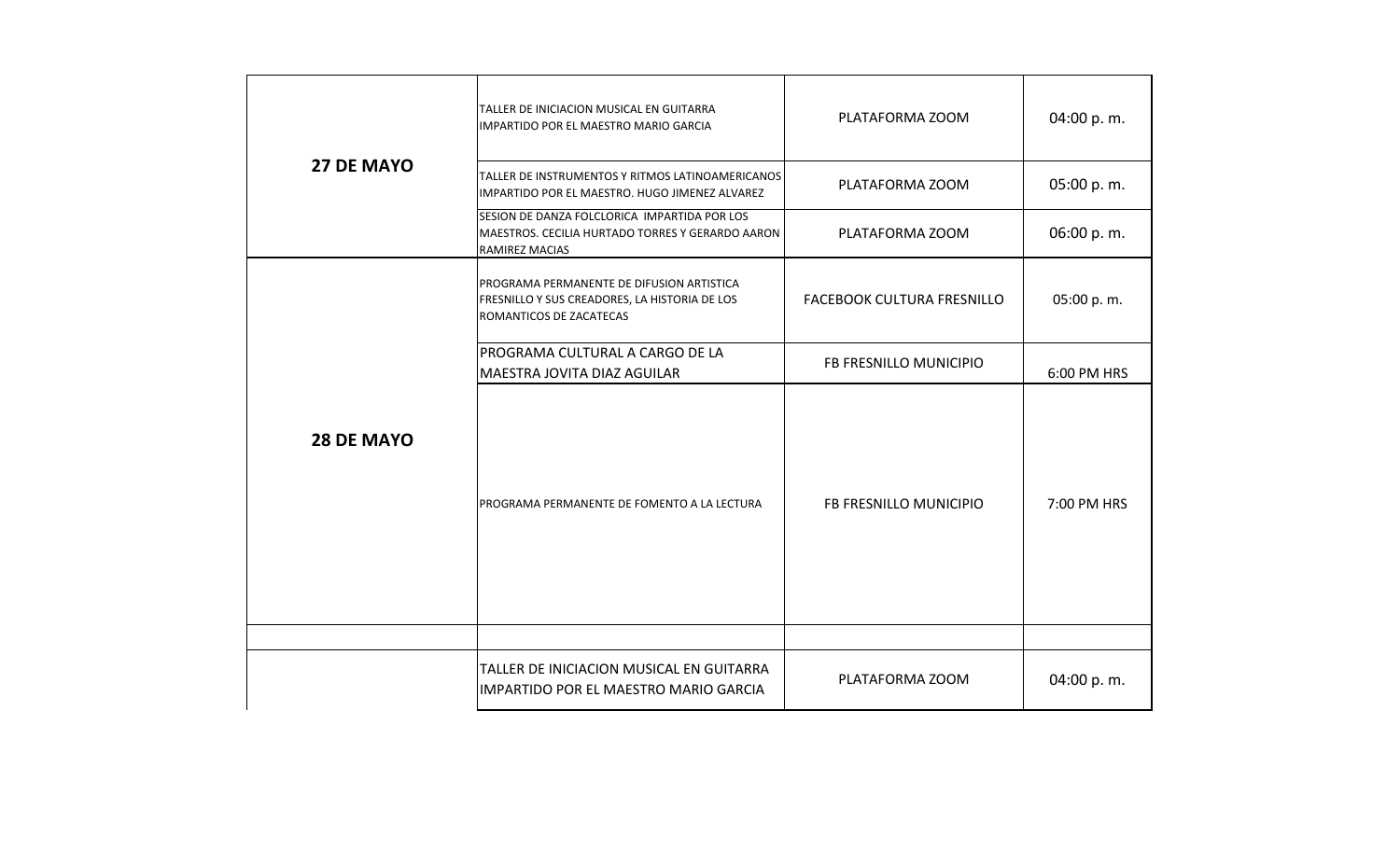| <b>29 DE MAYO</b> | TALLER DE INSTRUMENTOS Y RITMOS LATINOAMERICANOS<br>IMPARTIDO POR EL MAESTRO. HUGO JIMENEZ ALVAREZ                                                    | PLATAFORMA ZOOM                   | 05:00 p.m.  |
|-------------------|-------------------------------------------------------------------------------------------------------------------------------------------------------|-----------------------------------|-------------|
|                   | SESION DE DANZA FOLCLORICA IMPARTIDA POR LOS<br>MAESTROS. CECILIA HURTADO TORRES Y GERARDO AARON<br>RAMIREZ MACIAS                                    | PLATAFORMA ZOOM                   | 06:00 p.m.  |
| 31 DE MAYO        | PROGRAMA PERMANENTE DE DIFUSION ARTISTICA, CON<br>UN CONCIERTO VIRTUAL A CARGO DE LA BANDA<br>SINFONICA MUNICIPAL                                     | FB FRESNILLO MUNICIPIO            | 7:00 PM HRS |
|                   | <b>MES DE JUNIO 2020</b>                                                                                                                              |                                   |             |
| <b>FECHA</b>      | <b>ACTIVIDAD</b>                                                                                                                                      | <b>LUGAR</b>                      | <b>HORA</b> |
|                   | TALLER DE INICIACION MUSICAL EN GUITARRA<br>IMPARTIDO POR EL MAESTRO MARIO GARCIA                                                                     | PLATAFORMA ZOOM                   | 04:00 p.m.  |
| <b>1 DE JUNIO</b> | TALLER DE INSTRUMENTOS Y RITMOS LATINOAMERICANOS<br>IMPARTIDO POR EL MAESTRO. HUGO JIMENEZ ALVAREZ                                                    | PLATAFORMA ZOOM                   | 05:00 p.m.  |
|                   | SESION DE DANZA FOLCLORICA IMPARTIDA POR LOS<br>MAESTROS. CECILIA HURTADO TORRES Y GERARDO AARON<br><b>RAMIREZ MACIAS</b>                             | PLATAFORMA ZOOM                   | 06:00 p.m.  |
|                   | PROGRAMA PERMANENTE DE DIFUSION ARTISTICA<br>FRESNILLO Y SUS CREADORES, LA HISTORIA DEL GRUPO<br>MUSICAL "LOS TEMERARIOS"                             | <b>FACEBOOK CULTURA FRESNILLO</b> | 05:00 p.m.  |
| <b>2 DE JUNIO</b> | PROGRAMA CICLO DE CONFERENCIAS ARTE Y<br>PATRIMONIO DE FRESNILLO, CONFERENCIA<br>SOBRE FRANCISCO GOYTIA, A CARGO DE LA<br>DOCTORA SOFIA GAMBOA DUARTE | FB FRESNILLO MUNICIPIO            | 7:00 PM HRS |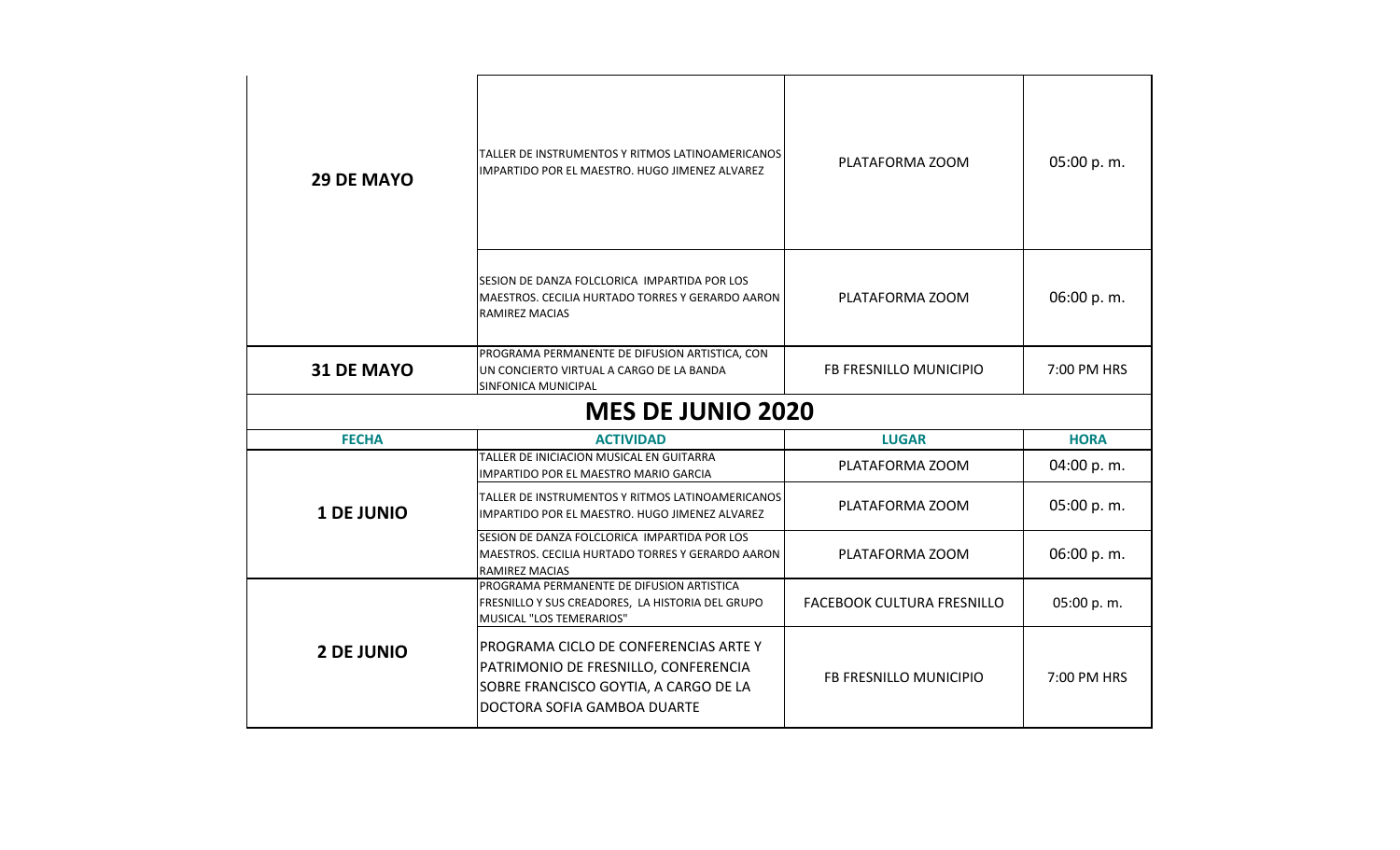|                   | TALLER DE INICIACION MUSICAL EN GUITARRA<br>IMPARTIDO POR EL MAESTRO MARIO GARCIA                                           | PLATAFORMA ZOOM                     | 04:00 p.m.   |
|-------------------|-----------------------------------------------------------------------------------------------------------------------------|-------------------------------------|--------------|
| <b>3 DE JUNIO</b> | TALLER DE INSTRUMENTOS Y RITMOS LATINOAMERICANOS<br>IMPARTIDO POR EL MAESTRO. HUGO JIMENEZ ALVAREZ                          | PLATAFORMA ZOOM                     | 05:00 p.m.   |
|                   | SESION DE DANZA FOLCLORICA IMPARTIDA POR LOS<br>MAESTROS. CECILIA HURTADO TORRES Y GERARDO AARON<br><b>RAMIREZ MACIAS</b>   | PLATAFORMA ZOOM                     | 06:00 p.m.   |
| <b>4 DE JUNIO</b> | PROGRAMA CULTURAL A CARGO DE LA<br>MAESTRA JOVITA DIAZ AGUILAR                                                              | FB FRESNILLO MUNICIPIO              | 6:00 PM HRS  |
|                   | PROGRAMA PERMANENTE DE DIFUSION ARTISTICA LA<br>HISTORIA DEL GRUPO ETNICO "LOS HUICHOLES"                                   | FB FRESNILLO MUNICIPIO              | 8:00 AM HRS  |
|                   | PROGRAMA PERMANENTE DE DIFUSION CULTURAL CON EL<br>TEMA "JADE O PIEDRA VERDE EN FRESNILLO"                                  | FB FRESNILLO MUNICIPIO              | 11:00 AM HRS |
|                   | PROGRAMA PERMANENTE DE FOMENTO A LA LECTURA, A<br>CARGO DE ROSARIO BARAJAS PRO CON LA LECTURA<br>"MARGARITA" DE RUBEN DARIO | <b>FACEBOOK FRESNILLO MUNICIPIO</b> | 1:00 PM HRS  |
| <b>5 DE JUNIO</b> | TALLER DE INICIACION MUSICAL EN GUITARRA<br>IMPARTIDO POR EL MAESTRO MARIO GARCIA                                           | PLATAFORMA ZOOM                     | 04:00 p.m.   |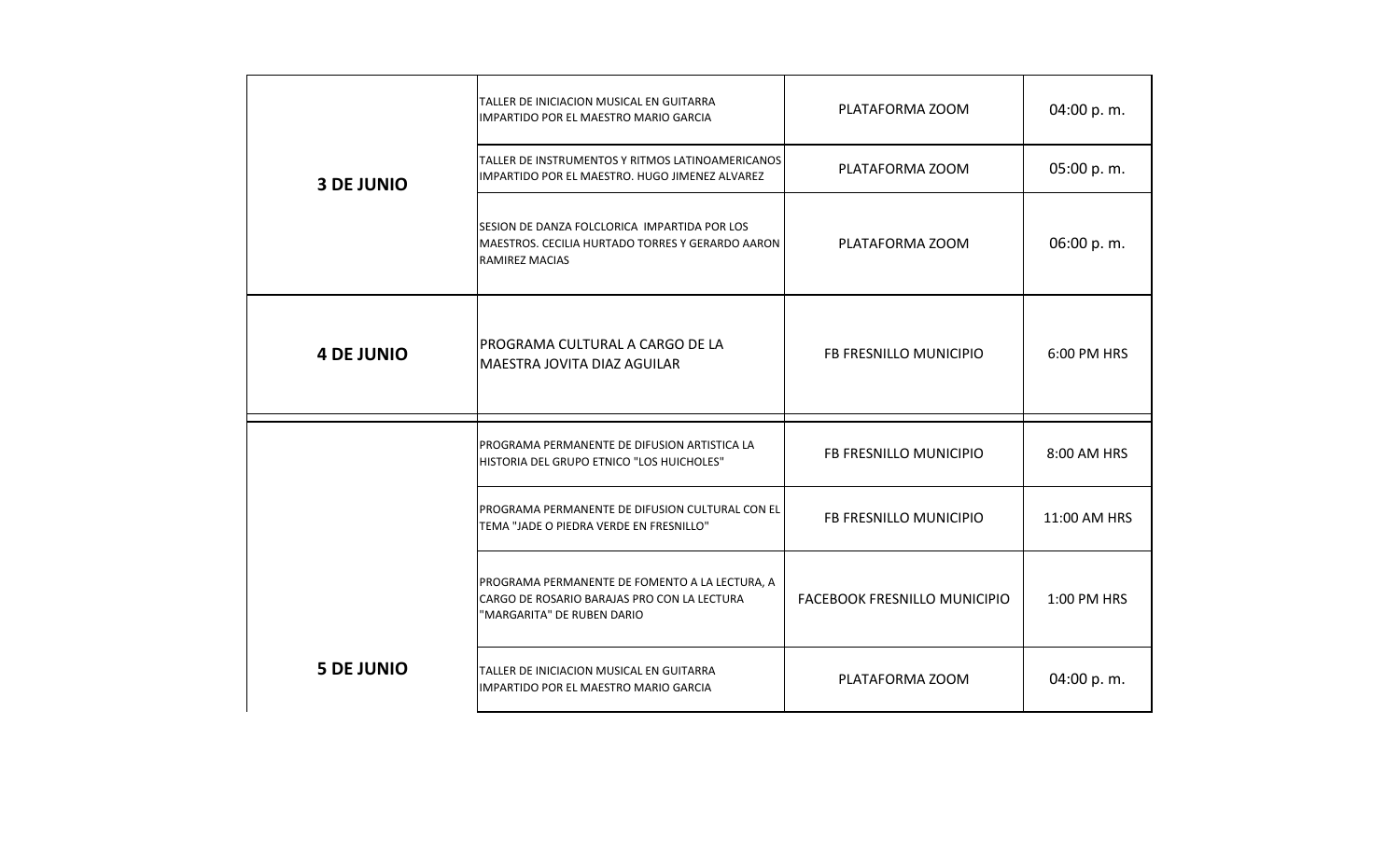|                   | TALLER DE INSTRUMENTOS Y RITMOS LATINOAMERICANOS<br>IMPARTIDO POR EL MAESTRO. HUGO JIMENEZ ALVAREZ                        | PLATAFORMA ZOOM        | 05:00 p.m.  |
|-------------------|---------------------------------------------------------------------------------------------------------------------------|------------------------|-------------|
|                   | SESION DE DANZA FOLCLORICA IMPARTIDA POR LOS<br>MAESTROS. CECILIA HURTADO TORRES Y GERARDO AARON<br><b>RAMIREZ MACIAS</b> | PLATAFORMA ZOOM        | 06:00 p.m.  |
| <b>6 DE JUNIO</b> | PROGRAMA PERMANENTE DE DIFUSION ARTISTICA VIDA Y<br>OBRA DE TOMAS MENDEZ SOSA                                             | FB FRESNILLO MUNICIPIO | 1:00 PM HRS |
|                   | TALLER DE INICIACION MUSICAL EN GUITARRA<br>IMPARTIDO POR EL MAESTRO MARIO GARCIA                                         | PLATAFORMA ZOOM        | 04:00 p.m.  |
| <b>8 DE JUNIO</b> | TALLER DE INSTRUMENTOS Y RITMOS LATINOAMERICANOS<br>IMPARTIDO POR EL MAESTRO. HUGO JIMENEZ ALVAREZ                        | PLATAFORMA ZOOM        | 05:00 p.m.  |
|                   | SESION DE DANZA FOLCLORICA IMPARTIDA POR LOS<br>MAESTROS. CECILIA HURTADO TORRES Y GERARDO AARON<br><b>RAMIREZ MACIAS</b> | PLATAFORMA ZOOM        | 06:00 p.m.  |
| <b>9 DE JUNIO</b> | CONFERENCIA A CARGO DE LA DRA. LAURA<br>GEMMA GARCIA FLORES "SIGNO Y SEÑORIO DE<br>LA ARQUITECTURA FRESNILLENSE"          | FB FRESNILLO MUNICIPIO | 6:00 PM HRS |
|                   | MESA REDONDA SOBRE LA VIDA , OBRA Y LEGADO DE<br>MANUEL FELGUEREZ, MODERA LA MAESTRA JOVITA<br><b>AGUILAR DIAZ</b>        | FB FRESNILLO MUNICIPIO | 7:30 PM HRS |
|                   | TALLER DE INICIACION MUSICAL EN GUITARRA<br>IMPARTIDO POR EL MAESTRO MARIO GARCIA                                         | PLATAFORMA ZOOM        | 04:00 p.m.  |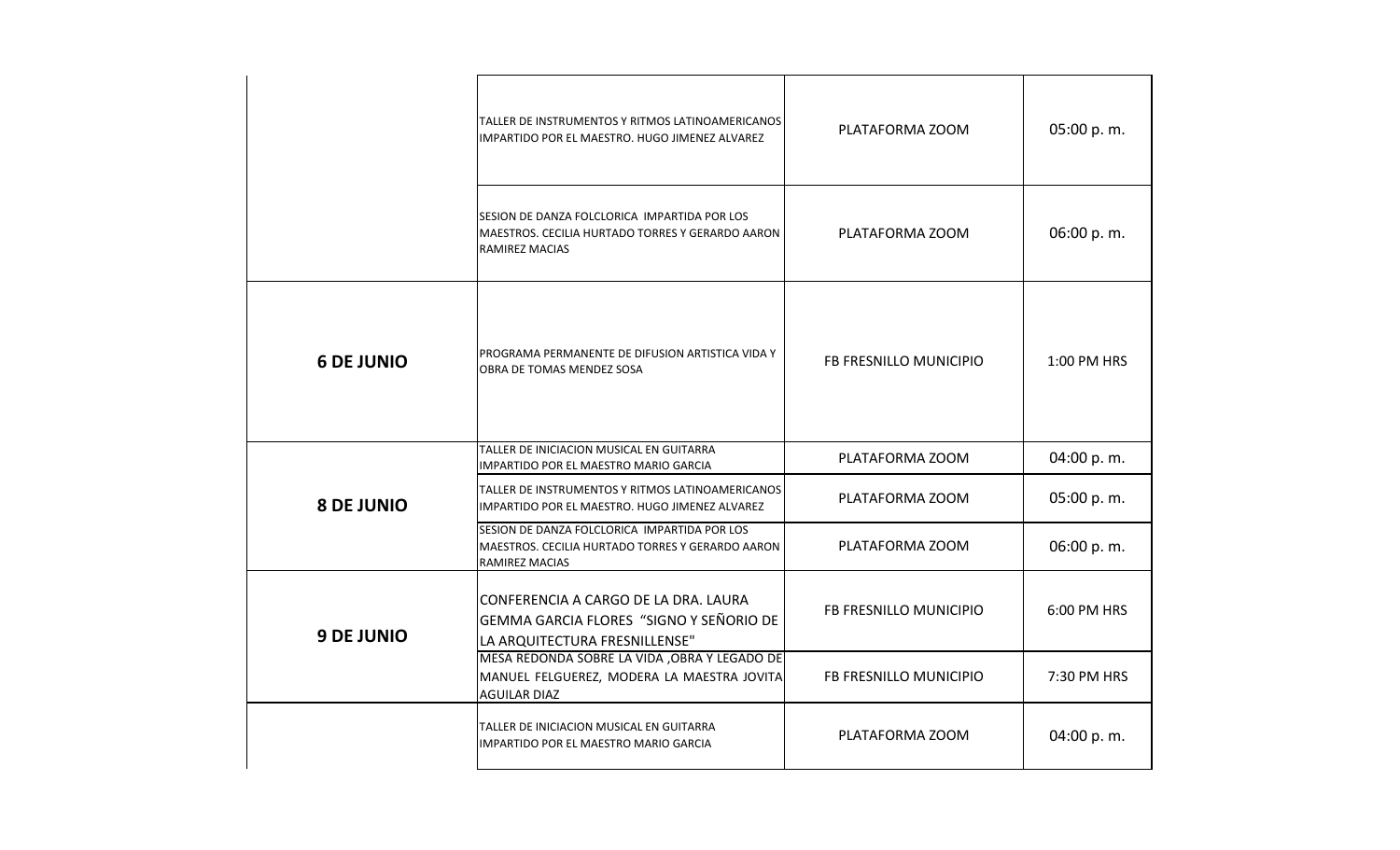| <b>10 DE JUNIO</b> | TALLER DE INSTRUMENTOS Y RITMOS LATINOAMERICANOS<br>IMPARTIDO POR EL MAESTRO. HUGO JIMENEZ ALVAREZ                                     | PLATAFORMA ZOOM        | 05:00 p.m.   |
|--------------------|----------------------------------------------------------------------------------------------------------------------------------------|------------------------|--------------|
|                    | SESION DE DANZA FOLCLORICA IMPARTIDA POR LOS<br>MAESTROS. CECILIA HURTADO TORRES Y GERARDO AARON<br><b>RAMIREZ MACIAS</b>              | PLATAFORMA ZOOM        | 06:00 p.m.   |
| <b>11 DE JUNIO</b> | PROGRAMA PERMANENTE DE FOMENTO A LA<br>LECTURA. "HUEVOS CON JAMON" EN LA VOZ DE ROSARIO<br>BARAJAS PRO, CON EL POEMA "UN ARTE"         | FB FRESNILLO MUNICIPIO | 1:00 PM HRS  |
|                    | MAGISTRAL CLASE DE DANZA ARABE A CARGO DE LA<br><b>MAESTRA MENEKSE ROHVE</b>                                                           | FB FRESNILLO MUNICIPIO | 12:00 PM HRS |
|                    | PROGRAMA PERMANENTE DE FOMENTO A LA<br>LECTURA. "HUEVOS CON JAMON" EN LA VOZ DE ROSARIO<br>BARAJAS PRO, "EL DIARIO DE UN GATO ASESINO" | FB FRESNILLO MUNICIPIO | 1:00 PM HRS  |
| <b>12 DE JUNIO</b> | TALLER DE INICIACION MUSICAL EN GUITARRA<br>IMPARTIDO POR EL MAESTRO MARIO GARCIA                                                      | PLATAFORMA ZOOM        | 04:00 p.m.   |
|                    | TALLER DE INSTRUMENTOS Y RITMOS LATINOAMERICANOS<br>IMPARTIDO POR EL MAESTRO. HUGO JIMENEZ ALVAREZ                                     | PLATAFORMA ZOOM        | 05:00 p.m.   |
|                    | SESION DE DANZA FOLCLORICA IMPARTIDA POR LOS<br>MAESTROS. CECILIA HURTADO TORRES Y GERARDO AARON<br>RAMIREZ MACIAS                     | PLATAFORMA ZOOM        | 06:00 p.m.   |
|                    | CHARLA CON PERIODISTAS Y FOTOGRAFOS DE<br><b>CULTURA</b>                                                                               | FB FRESNILLO MUNICIPIO | 7:30 PM HRS  |
| <b>13 DE JUNIO</b> | MESA REDONDA CON PERSONAJES DE LA CULTURA<br>ESTATAL, SOBRE EL TEMA DE MANUEL FELGUEREZ                                                | FB FRESNILLO MUNICIPIO | 7:30 PM HRS  |
|                    | TALLER DE INICIACION MUSICAL EN GUITARRA<br>IMPARTIDO POR EL MAESTRO MARIO GARCIA                                                      | PLATAFORMA ZOOM        | 04:00 p.m.   |
|                    | TALLER DE INSTRUMENTOS Y RITMOS LATINOAMERICANOS<br>IMPARTIDO POR EL MAESTRO. HUGO JIMENEZ ALVAREZ                                     | PLATAFORMA ZOOM        | 05:00 p.m.   |
|                    |                                                                                                                                        |                        |              |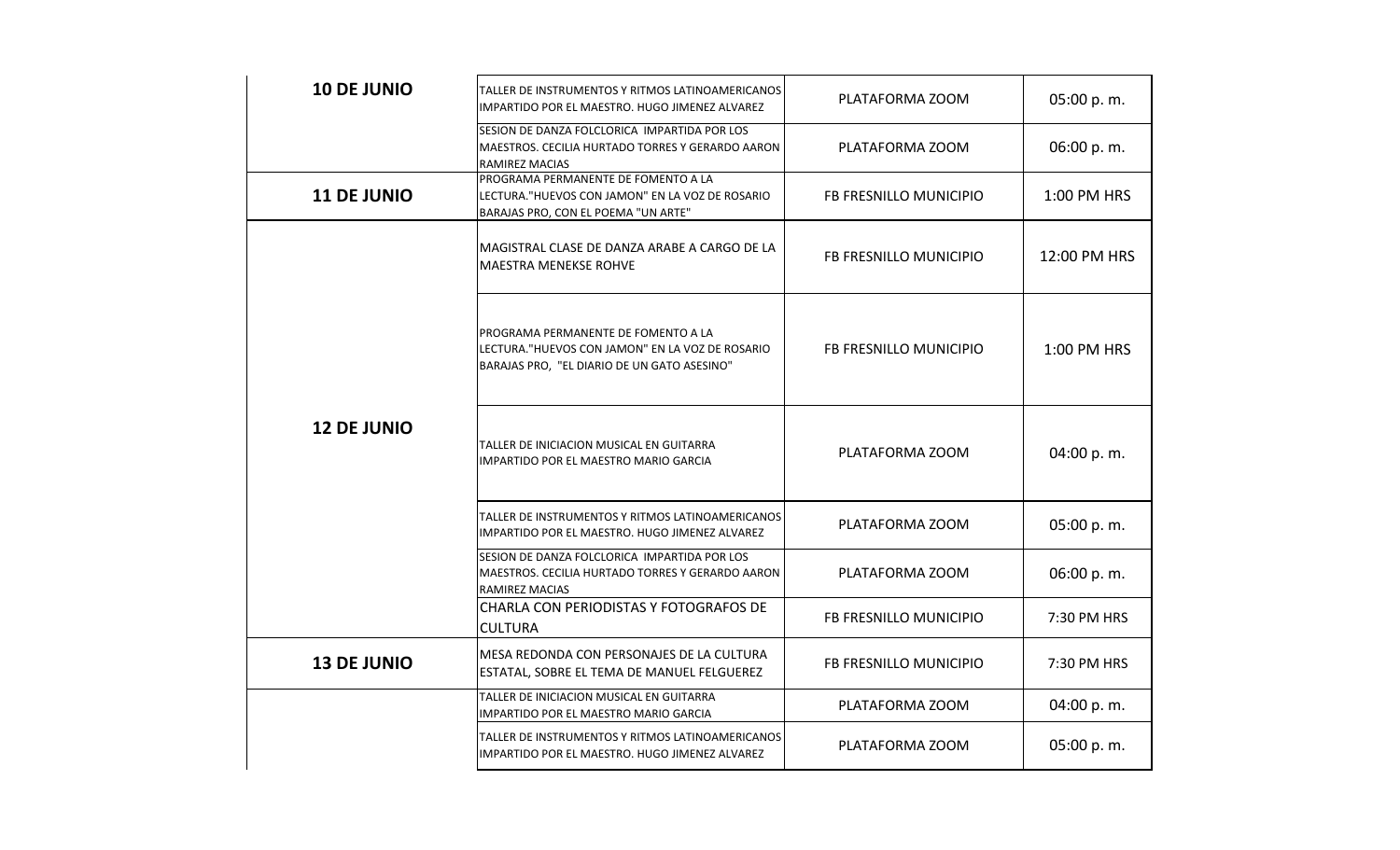| <b>15 DE JUNIO</b> | PROYECTO DE APRECIACION ARTISTICA "UNOS MINUTOS<br>CON EL ARTE" IMPARTIDA POR LOS MAESTROS. CECILIA<br>HURTADO TORRES Y GERARDO AARON RAMIREZ MACIAS | FB FRESNILLO MUNICIPIO       | 06:00 p.m.  |
|--------------------|------------------------------------------------------------------------------------------------------------------------------------------------------|------------------------------|-------------|
|                    | CONCIERTO CONFERENCIA A CARGO DEL<br><b>GUITARRISTA DANIEL ESCOTO VILLALOBOS</b>                                                                     | FB FRESNILLO MUNICIPIO       | 07:00 p.m.  |
| <b>16 DE JUNIO</b> | TALLER DE INICIACION MUSICAL EN GUITARRA<br>IMPARTIDO POR EL MAESTRO MARIO GARCIA                                                                    | PLATAFORMA ZOOM              | 04:00 p.m.  |
|                    | TALLER DE INSTRUMENTOS Y RITMOS LATINOAMERICANOS<br>IMPARTIDO POR EL MAESTRO. HUGO JIMENEZ ALVAREZ                                                   | PLATAFORMA ZOOM              | 05:00 p.m.  |
|                    | SESION DE DANZA FOLCLORICA IMPARTIDA POR LOS<br>MAESTROS. CECILIA HURTADO TORRES Y GERARDO AARON<br><b>RAMIREZ MACIAS</b>                            | PLATAFORMA ZOOM              | 06:00 p.m.  |
| <b>17 DE JUNIO</b> | PROYECTO DE APRECIACION ARTISTICA "UNOS MINUTOS<br>CON EL ARTE" IMPARTIDA POR LOS MAESTROS. CECILIA<br>HURTADO TORRES Y GERARDO AARON RAMIREZ MACIAS | FB FRESNILLO MUNICIPIO       | 06:00 p.m.  |
| <b>18 DE JUNIO</b> | PROGRAMA PERMANENTE DE FOMENTO A LA LECTURA,<br>LECTURA EN VOZ ALTA A CARGO DE ROSARIO BARAJAS, "EL<br>RABO DE PACO"                                 | FACEBOOK FRESNILLO MUNICIPIO | 1:00 PM HRS |
|                    | PROGRAMA PERMANENTE DE DIFUSION ARTISTICA VIDA Y<br>OBRA DERAMON LOPEZ VELARDE                                                                       | FB FRESNILLO MUNICIPIO       | 1:00 PM HRS |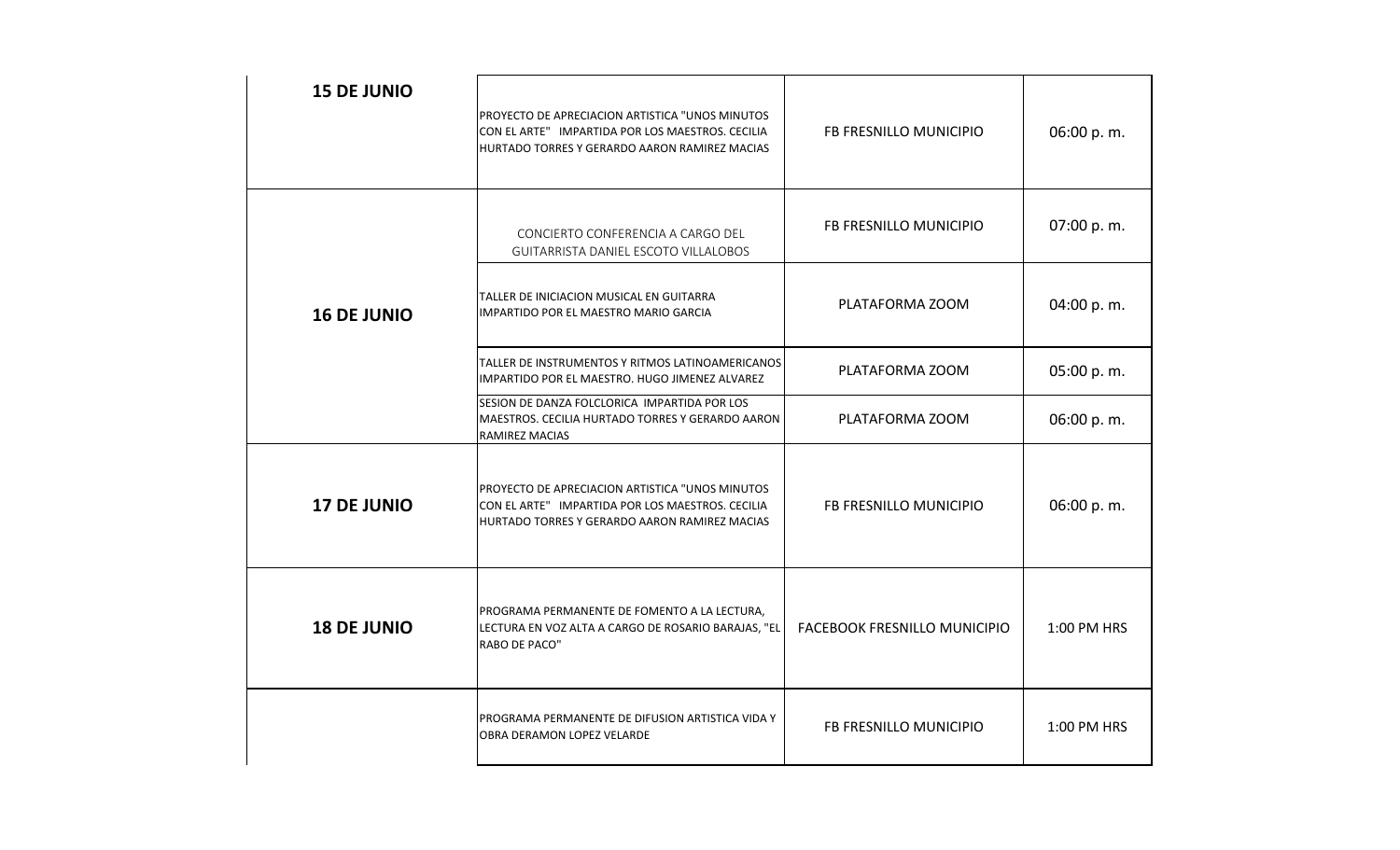| <b>19 DE JUNIO</b> | TALLER DE INICIACION MUSICAL EN GUITARRA<br>IMPARTIDO POR EL MAESTRO MARIO GARCIA                                                | PLATAFORMA ZOOM        | 04:00 p.m.   |
|--------------------|----------------------------------------------------------------------------------------------------------------------------------|------------------------|--------------|
|                    | TALLER DE INSTRUMENTOS Y RITMOS LATINOAMERICANOS<br>IMPARTIDO POR EL MAESTRO. HUGO JIMENEZ ALVAREZ                               | PLATAFORMA ZOOM        | 05:00 p.m.   |
|                    | SESION DE DANZA FOLCLORICA IMPARTIDA POR LOS<br>MAESTROS. CECILIA HURTADO TORRES Y GERARDO AARON<br><b>RAMIREZ MACIAS</b>        | PLATAFORMA ZOOM        | 06:00 p.m.   |
|                    | PROGRAMA PERMANENTE DE FOMENTO A LA LECTURA. A<br>CARGO DE LA NIÑA SABINA, CON LA "LECTURA 365<br><b>FABULAS DE LA ABUELITA"</b> | FB FRESNILLO MUNICIPIO | 11:00 AM HRS |
|                    | TALLER DE INICIACION MUSICAL EN GUITARRA<br>IMPARTIDO POR EL MAESTRO MARIO GARCIA                                                | PLATAFORMA ZOOM        | 04:00 p.m.   |
|                    | TALLER DE INSTRUMENTOS Y RITMOS LATINOAMERICANOS<br>IMPARTIDO POR EL MAESTRO. HUGO JIMENEZ ALVAREZ                               | PLATAFORMA ZOOM        | 05:00 p.m.   |
|                    | SESION DE DANZA FOLCLORICA IMPARTIDA POR LOS<br>MAESTROS. CECILIA HURTADO TORRES Y GERARDO AARON<br>RAMIREZ MACIAS               | PLATAFORMA ZOOM        | 06:00 p.m.   |
| $22$ DE ILINIO     |                                                                                                                                  |                        |              |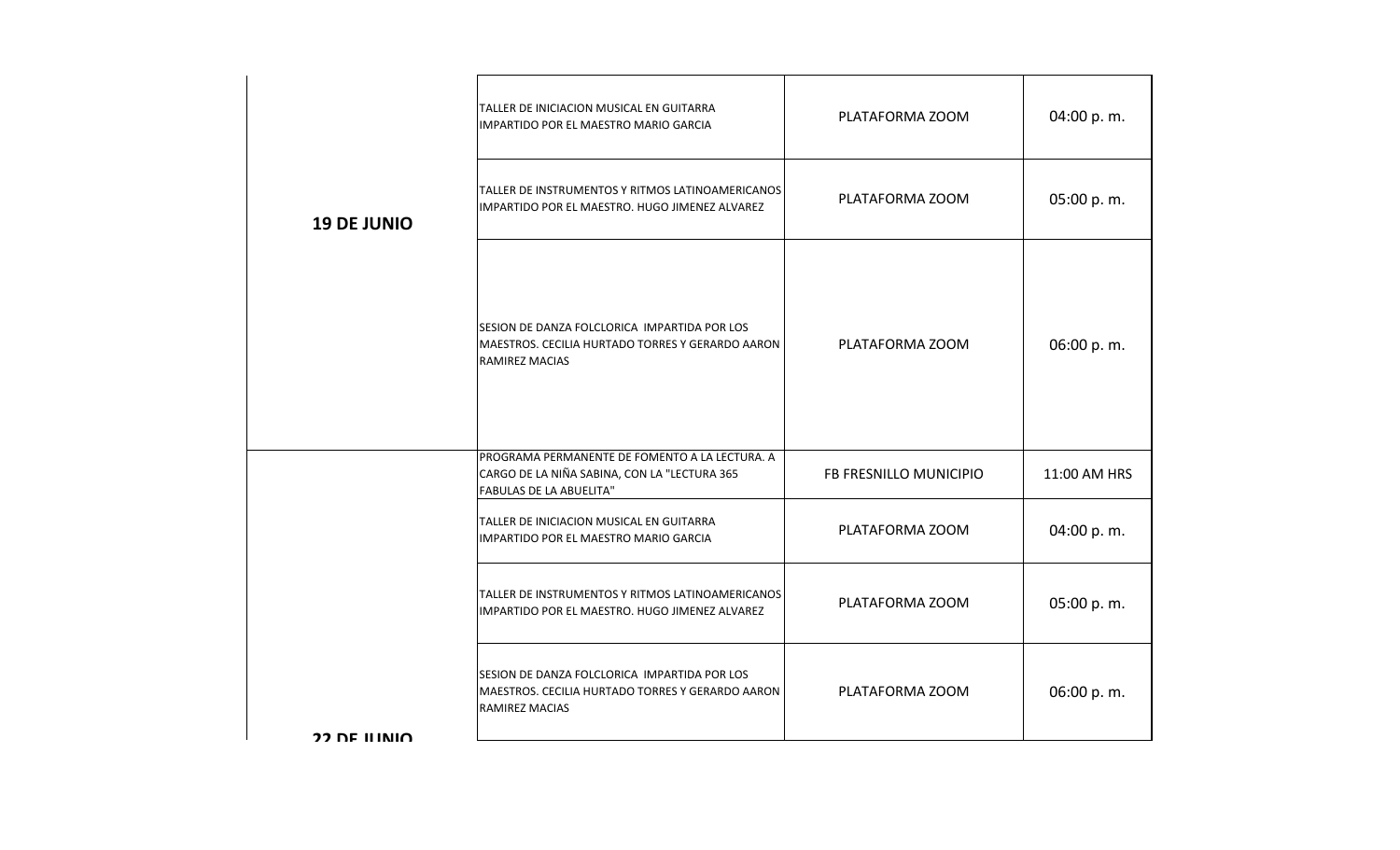| <b>LL UL JUIVIU</b> |                                                                                                                                                                                                                      |                        |             |
|---------------------|----------------------------------------------------------------------------------------------------------------------------------------------------------------------------------------------------------------------|------------------------|-------------|
|                     | PROGRAMA PERMANENTE DE FOMENTO A LA LECTURA."EL<br>RABO DE PACO"                                                                                                                                                     | FB FRESNILLO MUNICIPIO | 4:00 PM HRS |
|                     | PROYECTO DE APRECIACION ARTISTICA "UNOS MINUTOS<br>CON EL ARTE" IMPARTIDA POR LOS MAESTROS. CECILIA<br>HURTADO TORRES Y GERARDO AARON RAMIREZ MACIAS                                                                 | FB FRESNILLO MUNICIPIO | 06:00 p.m.  |
|                     | PROGRAMA PERMANENTE DE FOMENTO A LA LECTURA. A<br>CARGO DE CHAYITO BARAJAS PRO, CON LA LECTURA DE<br>CUENTOS PARA NIÑOS                                                                                              | FB FRESNILLO MUNICIPIO | 4:00 PM HRS |
|                     | PROGRAMA PERMANENTE DE FOMENTO A LA LECTURA.<br>CON LA NIÑA SABINA, "UNA AGUJA EN UN PAJAR"                                                                                                                          | FB FRESNILLO MUNICIPIO | 6:00 PM HRS |
| <b>23 DE JUNIO</b>  | CICLO DE CONFERENCIAS FRESNILLO ARTE Y<br>PATRIMONIO, LA MAESTRA VERONICA DAVILA<br>NAVARRO HABLA DE LA BANDA DE MUSICA DE<br><b>FRESNILLO</b>                                                                       | FB FRESNILLO MUNICIPIO | 4:00 PM HRS |
|                     | TALLER DE INICIACION MUSICAL EN GUITARRA<br>IMPARTIDO POR EL MAESTRO MARIO GARCIA                                                                                                                                    | PLATAFORMA ZOOM        | 04:00 p.m.  |
|                     | TALLER DE INSTRUMENTOS Y RITMOS LATINOAMERICANOS<br>IMPARTIDO POR EL MAESTRO. HUGO JIMENEZ ALVAREZ                                                                                                                   | PLATAFORMA ZOOM        | 05:00 p.m.  |
| <b>24 DE JUNIO</b>  | SESION DE DANZA FOLCLORICA IMPARTIDA POR LOS<br>MAESTROS. CECILIA HURTADO TORRES Y GERARDO AARON<br>RAMIREZ MACIAS                                                                                                   | PLATAFORMA ZOOM        | 06:00 p.m.  |
|                     | PROYECTO DE APRECIACION ARTISTICA "UNOS MINUTOS<br>CON EL ARTE" LOS MAESTROS MARIO GARCIA Y HUGO<br>JIMENEZ DARAN UN CONCIERTO DE MUSICA<br>LATINOAMERICANA, ASI COMO UNA CHARLA DE LOS<br>INSTRUMENTOS QUE UTILIZAN | FB FRESNILLO MUNICIPIO | 06:00 p.m.  |
|                     | PROGRAMA PERMANENTE DE DIFUSION ARTISTICA<br>"HISTORIA Y VIDA DE RUFINO TAMAYO"                                                                                                                                      | FB FRESNILLO MUNICIPIO | 1:00 PM HRS |